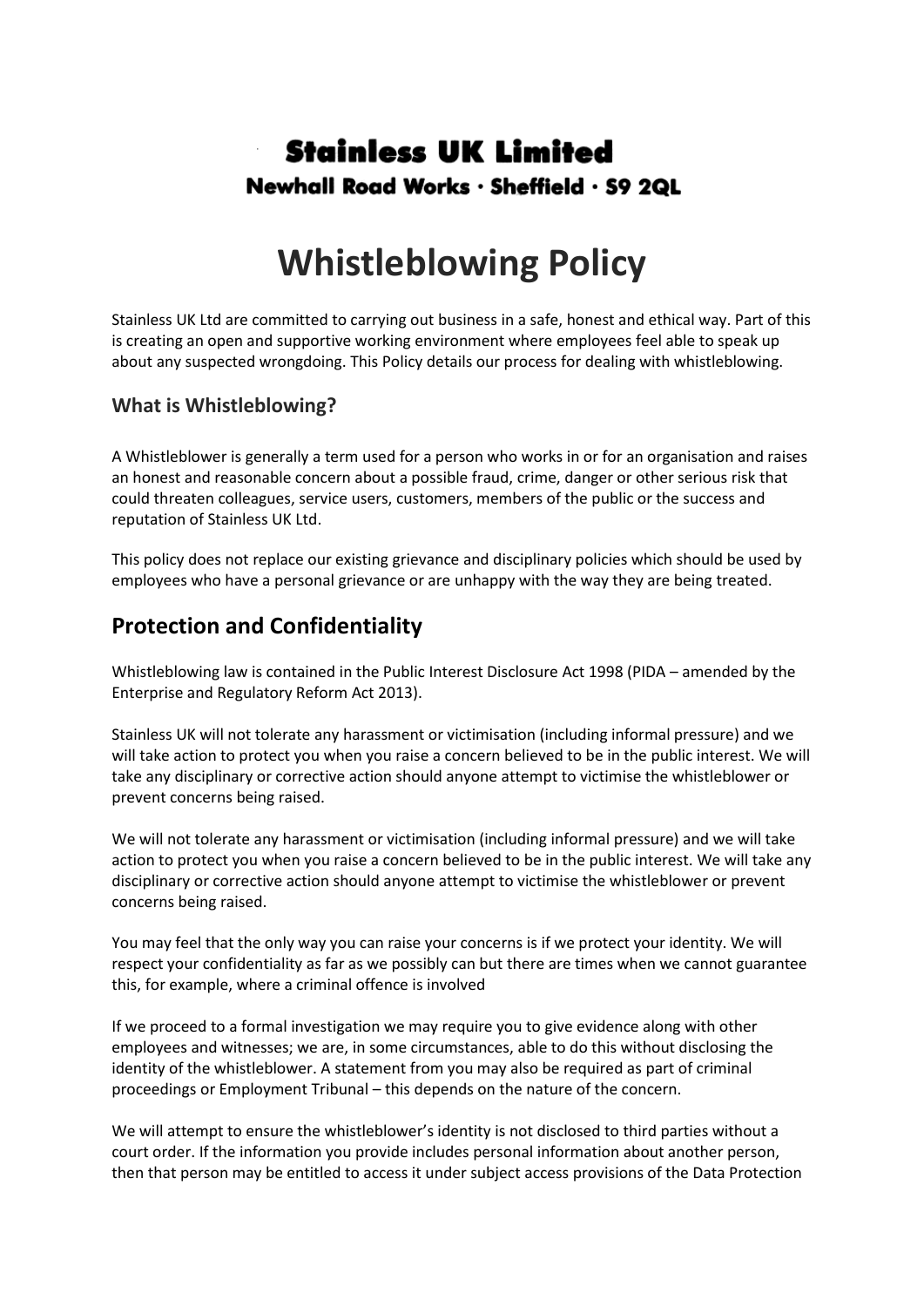Act. If releasing that information could reveal details about the whistleblower, we will always ask for your consent prior to releasing the information.

If your whistleblowing disclosure results in an internal investigation and you provide a witness statement under that process, your statement may be used for disciplinary purposes. This means your statement may be given to the subject as part of a disciplinary hearing. An employee subject to the disciplinary process can ask to see personal information held about them at any time under the subject access provisions of the Data Protection Act – this may include information within your statement. If it is possible to provide access to personal information within your statement without revealing any information about you, we will do so. If this is not possible, we will always seek your consent before releasing any information.

#### **What should be reported**

Issues such as the following should be reported using the whistleblowing procedure:

- any bribery, fraud or other criminal offence
- sexual, physical or verbal abuse of our clients, employees or public
- a miscarriage of justice
- a risk to health and safety
- a risk or actual damage to the environment
- a breach of any other legal or professional obligation

#### **Anonymous or Untrue Allegations**

Anonymous reporting of concerns are not encouraged as they are more difficult to investigate and are generally less powerful. We would like you to put your name to the allegations whenever possible and remind you of the protection we can provide if we know who you are. Anonymous whistleblowing referrals will be considered at the discretion of the persons handling a concern.

If an allegation is made in good faith and reasonably believed it to be true, but it is not confirmed by the investigation, Stainless UK will recognise your concern and you have nothing to fear. If however, you make an allegation frivolously, maliciously or for personal gain, appropriate action that could include disciplinary action, may be taken.

#### **How to Raise a Concern**

Stainless UK encourage initially for concerns to be raised your internally. This allows the company the opportunity to right the wrong and give an explanation for the behaviour or activity. We advise employees to report any allegation to their line manager. We do however recognise that any first actions will depend upon the seriousness and sensitivity of the issues and who you believe to be involved. We advise that you make it clear that you are raising your concerns under the company's whistleblowing arrangements

Concerns are better submitted in writing. This gives opportunity to provide as much information as possible in terms of background and history of your concern, giving names, copies of any documents, dates and places (where possible). We would like you to explain why you are concerned about the situation – we do not expect you to prove the truth of an allegation but you will need to show that there are sufficient grounds for your concern.